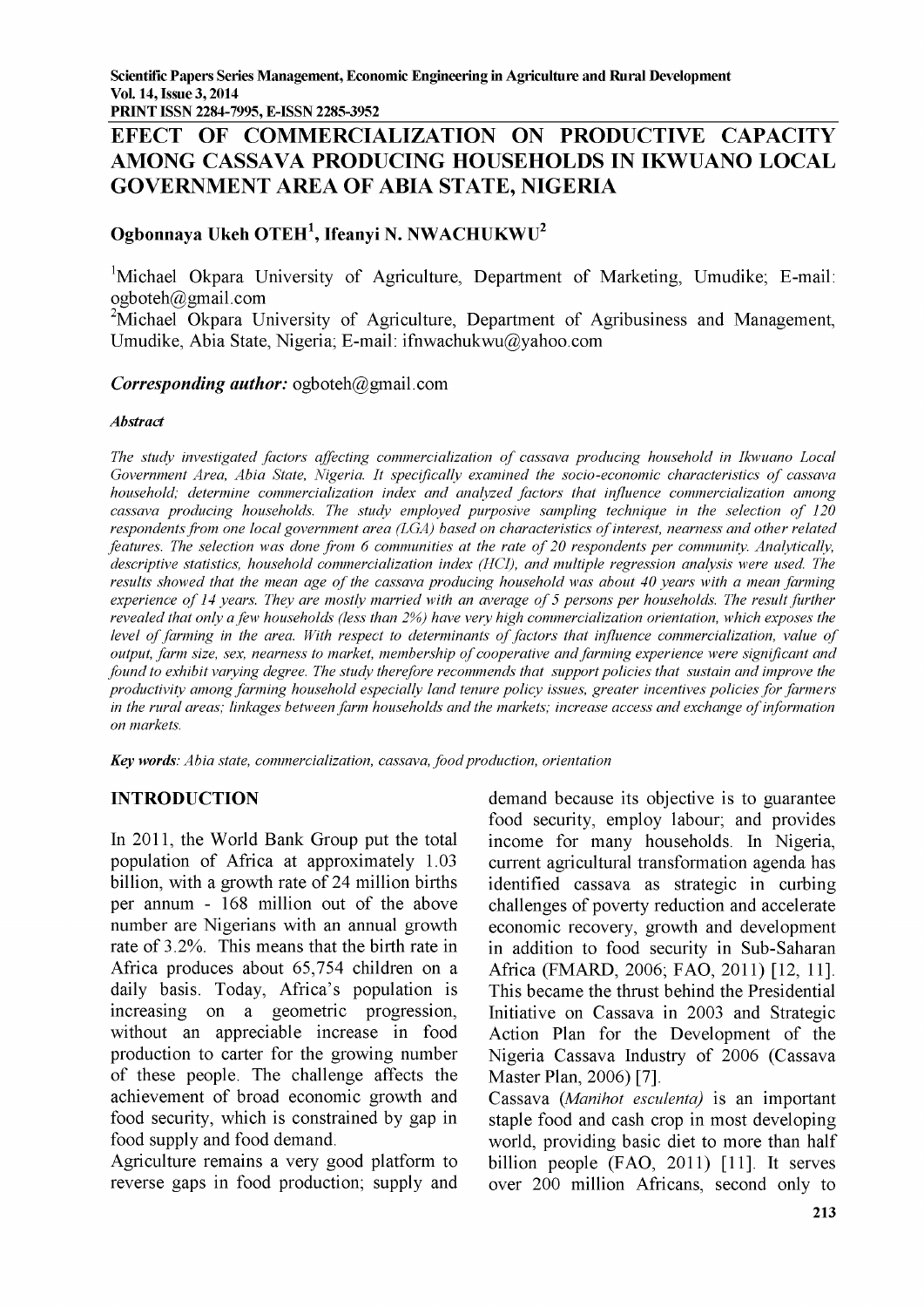#### **Scientific Papers Series Management, Economic Engineering in Agriculture and Rural Development Vol. 14, Issue 3, 2014 PRINT ISSN 2284-7995, E-ISSN 2285-3952**

**maize in its calories contribution [23]. A large population of Nigerians depended on daily basis of it as their main dish. Therefore, its comparative production advantage over other stable serves to encourage its cultivation even, by the resource poor farmers who constitute over 80% of all farm holdings in Nigeria (FAO, 2000) [10, 22, 6].**

**Increasing demand, usage and economic value of cassava has nearly doubled the worldwide production of cassava for the last 30 years, reaching 213 million tonnes in 2005 (IITA, 2009) [14]. It is estimated that world cassava utilization will reach 275 million tonnes by the year 2020 [33], with some researcher estimating the number closer to 291 million tones. Africa currently produces more than 50 percent of the world production, with Nigeria producing nearly two-third of total cassava production in Africa, making it the highest producer in the world; a third more than Brazil and almost double the production capacity of Thailand and Indonesia (IITA, 2009) [14]. From 3.81 million hectares, it produced 45.72 million tonnes in 2006; 18% higher than its production in 2004 [29]. This figure is expected to double by 2020. Despite her advantage in cassava production, Nigeria is not an active participant in cassava trade in both regional and international markets. Most of her output is unprocessed and only targeted at the domestic food market. The reason is total lack of supply chain structure for the commercialization of secondary cassava product as a primary source of raw material for agro industries [9]. The contribution of cassava to economic growth and poverty reduction has been limited because, in time past, Nigerians see cassava as just a food security, or self sufficiency crop (FAO, 2011) [11]. It is not thought of as an agric-food enterprise capable of moving Nigeria economy forward, or able to bridge food scarcity occasioned by increasing population nor as an export earning provider.**

**Commercialization of household agriculture in Nigeria is a smooth conduit to increasing the productive capacity of smallholder farmers to reduce poverty; economic recovery, growth and development.**

**Commercialization from agricultural perspective refers to the process of increasing the proportion of agricultural production that is sold by farmers. Commercialization of agriculture as a characteristic of agricultural change is more than whether or not a cash crop is present to a certain extent in a production system. It can take many different forms by either occurring on the output side of production with increased marketed surplus or occur on the input side with increased use of purchased inputs. Commercialization is the outcome of a simultaneous decision making behavior of farm households in production and marketing [32].**

**The definition of commercialization adopted in this work is based on market participation and orientation. In the views of [15] and [30], a farm household is assumed to be commercialized if it is producing a significant amount of cash commodities, allocating a proportion of its marketable commodities, or selling a considerable proportion of its agricultural outputs. In this context, cassava commercialization is seen as the aggregate of household surplus presented by smallholder farmers in the market for acquisition and income.**

**Increasing per capita food production and raising rural incomes are arguably the greatest challenges facing Sub-Saharan Africa and the developing world more generally. The history of economic development in other regions of the world indicates that agricultural productivity growth has been the major source of sustained improvements in rural welfare [30]. The argument that productivity growth and food security in smallholder agriculture will require a more commercialized orientation implies that policy must be designed to encourage a transformation out of the semi-subsistence, low-input, lowproductivity agriculture that characterizes much of rural Nigeria.**

**Commercialization allows increased participation of individuals and poor households in the domestic, national and international exchange economy and results in higher average farm incomes and lower farm income inequality. The farming sector has a**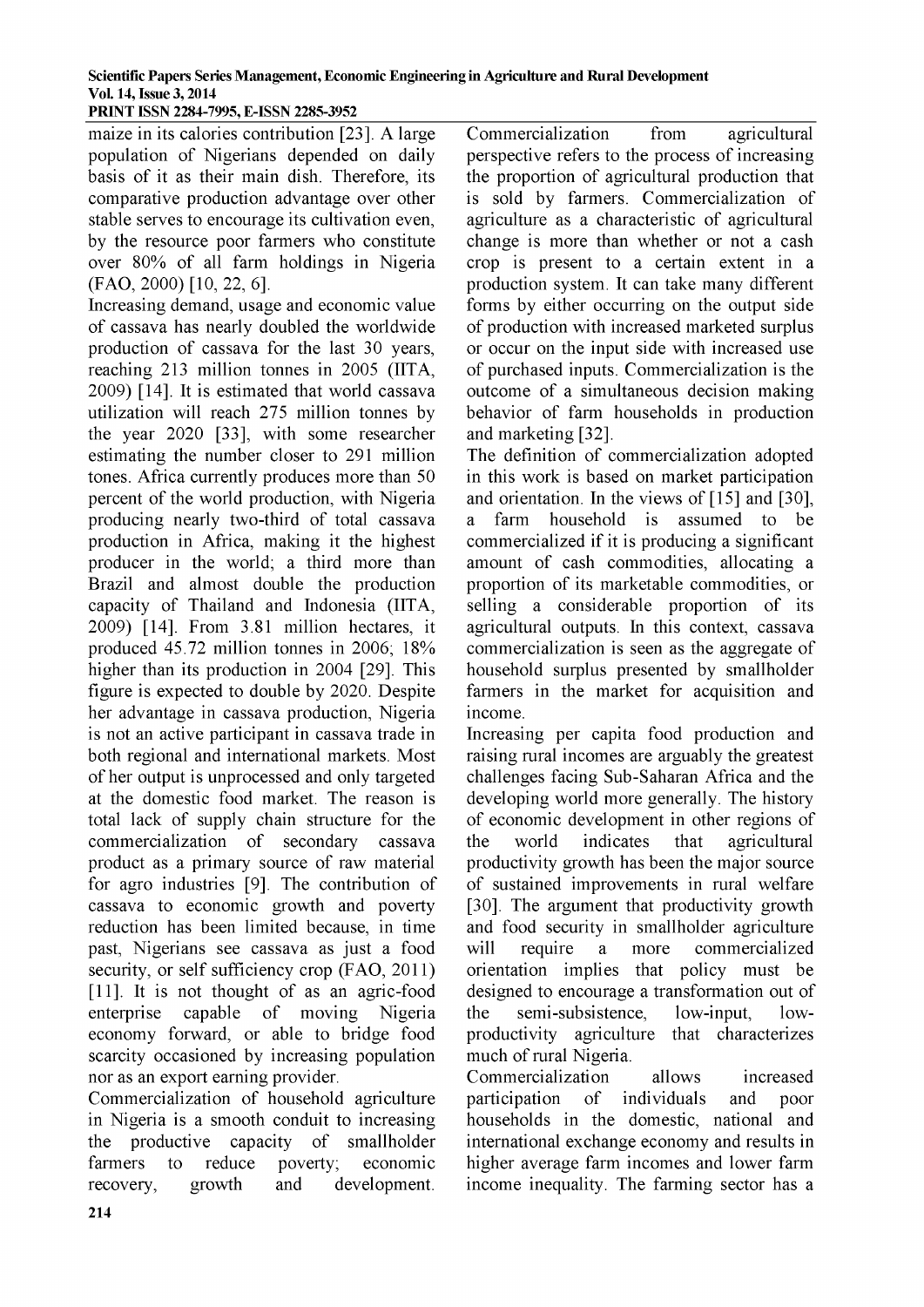**PRINT ISSN 2284-7995, E-ISSN 2285-3952\_\_\_\_\_\_\_\_\_\_\_**

**dual structure with subsistence farmers, who produce for their own consumption and farmers who sell at least a part of their output in the market. However, majority of the farmers from developing countries produce for own consumption and marginal surplus for the markets. As such, they do not derive fully the benefits of the market economy. Despite all these hurdles, the farmers have managed to participate in the markets by delivering food crops, fruits, vegetables and livestock products [28]. This represents a degree of commercialization.**

**It is a general understanding that food security is constrained by gap in food supply and food demand. Great imbalance exists in the demand and supply of cassava in Nigeria. It is estimated that her output is by far less than what would be required to satisfy the demand for processed by - products of cassava [24]. Unfortunately, supply for this product is grossly inadequate in Nigeria due in part to certam identified constraints to agricultural productivity. Many researchers such as [25, 23, 6, 22] have highlighted the challenges of agricultural and cassava productivity.**

**Cassava is generally believed to be cultivated by small scale farmers with low resources [9]. These smallholders, mostly subsistence producers' account for 80% of all farmholding in Nigeria [22]. This limits their ability to compete favorably with the remaining 20% medium and large scale commercial farmers in Nigeria and other countries that have attained the desired allocative/economic and technical efficiency in cassava production. Smallholder commercialization is assumed to lead towards more specialized production systems based on comparative advantages in resource use. Today, agriculture has metamorphosed into a competitive business and it is difficult to imagine that Nigeria can achieve its food security policy and other economic objectives without enhancing the productivity capacity of household farmers who constitute a large chunk of the market participants to improve cassava production and marketing. This has made the consideration of this study necessary. Accordingly, this study examines** **the effect of commercialization on the productive capacity of cassava producing households in Abia State, Nigeria. The specific objectives are to: identify the socioeconomic profile of cassava farmers in Ikwuano LGA; determine and analyze the commercialization index among the compared households and analyze factors that influence commercialization among producing households.**

### **MATERIALS AND METHODS**

**The study area is Ikwuano Local Government Area of Abia State, Nigeria. The state is located within the southeastern Nigeria and** lies between longitude  $04^0$  45' and  $06^0$  07' North and Latitude  $07^0$  00' and  $08^0$  10' East. **Abia state is bounded by Imo state at the western border; Ebonyi and Enugu states at the North; Cross River and Akwa-Ibom states at the East and Rivers state at the south. Its population stood at about 2.883.999 persons with a relatively high density at 580 persons per square kilometer (NPC, 2007) [20]. At an annual growth rate of 2.83%, the population is projected at about 3.2 million in 2004. About 30% of the population lives in major urban areas.**

**Abia State is divided into administrative blocks called Local Government Areas which is grouped into three (3) agricultural Zones namely Ohafia, Umuahia and Aba Zones. In terms of occupation, about 70% of Abians are farmers and have the potentials for the production of agricultural produce and products such as palm oil, cassava, vegetables, palm kernel, yam, rice, cocoa etc, livestock, fish and also engage in food processing (ABSG, 1992) [1]. The presence of a good numbers of agricultural institutions eg. National Root Crops Research Institute, Michael Okpara University of Agriculture, Faculty of Agriculture of Abia State University, Extension outfit of Ahmadu Bello University etc in the state guarantees an unquantifiable advantage and adds to their capacity in their agricultural production.**

**The study adopted purposive sampling technique in the selection of location. One**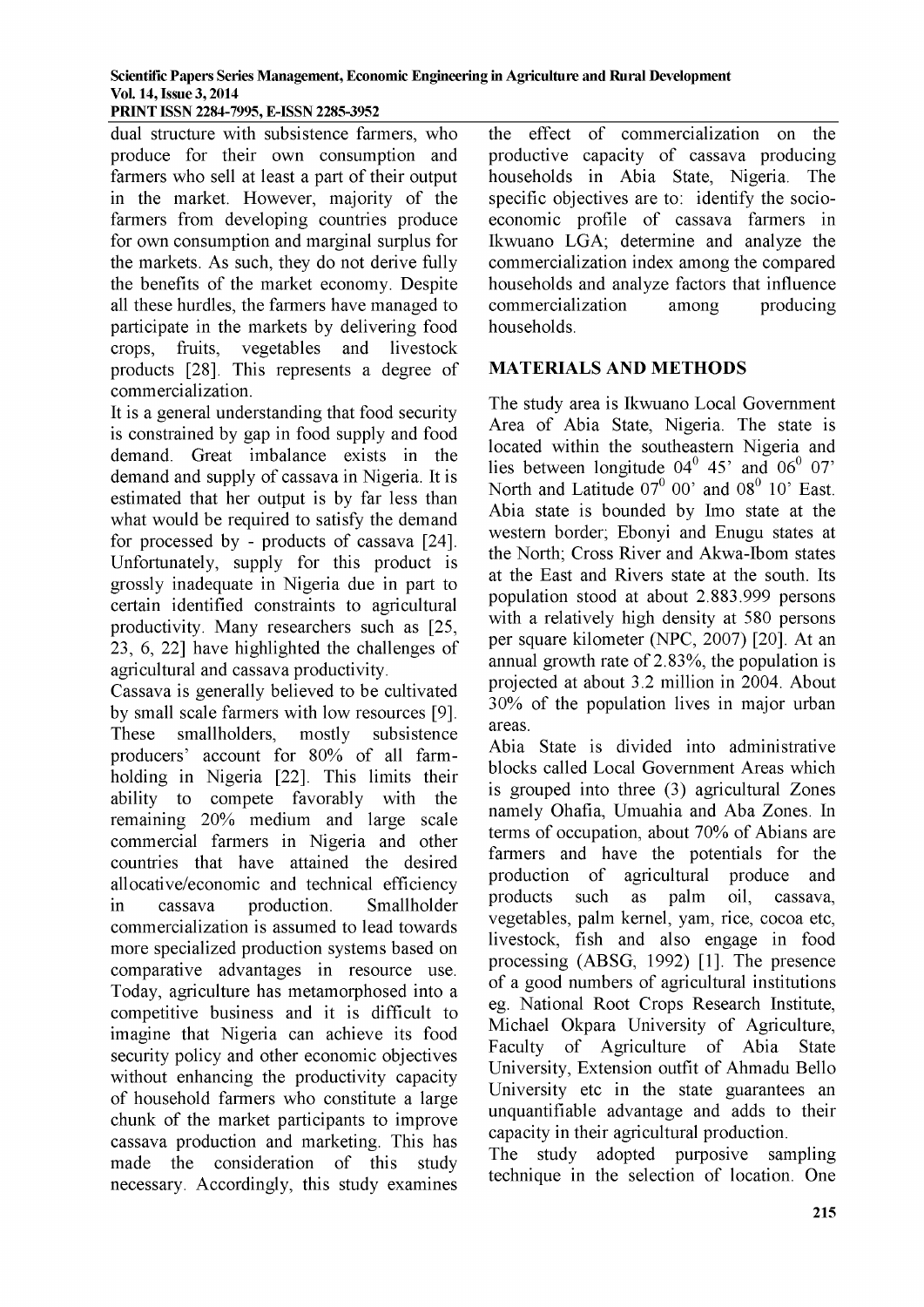#### **PRINT ISSN 2284-7995, E-ISSN 2285-3952\_\_\_\_\_\_\_\_\_\_\_**

LGA were selected on purpose based on characteristics of interest, nearness and other related features and 120 respondents was drawn from the area. The selection was done from  $6$  communities at the rate of  $20$ respondents per community. Primary data was used and collected with questionnaire to the selected respondents.

Analytically, descriptive statistics such as means, percentages and t-test, Household Commercialization Index (HCI) and multiple regression models was employed in realizing objectives of the study.

Following [30, 13], Household commercialization index (defined as the sum of the value of household crop sales as a proportion of the value of crop expressed in percentage terms) is presented mathematically below.

A gricultural  $HCI =$ 



The index measures the ratio of the gross value of crop sales by household  $i$  in year  $j$  to the gross value of all crops produced by the same household  $i$  in the same year  $j$  expressed as a percentage. The index measures the extent to which household crop production is oriented toward the market. A value of zero would signify a totally subsistence oriented household and the closer the index is to 100, the higher the degree of commercialization. The advantage of this approach is that commercialization is treated as a continuum thereby avoiding crude distinction between " commercialized" and "non-commercialized" households. They effectively bring subsistence food production to the centre of discussions about commercialization  $[5, 16]$ The multiple regression models is specified as follows:

Y1 = f (x1, x2, x3, x4..... x7 + e0............. ................................ ( 1) Where:

 $Y_1$  = Index of commercialization  $X_1$  = Farm size (hectares)  $X_2$  = Household size (No)  $X_3$  = Sex (male = 1; female = 0)

 $X_4$  = Education (years)  $X_5$  = Age (years)  $X_6$  = Output (kg)  $X_7$  = Nearest to market (km)  $X_8$  = Membership of cooperative (Yes = 1; No  $= 0$  $X_9$  = Monthly Income (Naira)  $X_{10}$  = Farm experience (years)  $e_i$  = Error term

In this study, double log model was chosen as the lead equation. The formula is stated below

Log Y =  $b_0$  +  $b_1 \log X_1$  +  $b_2 \log X_2$  +  $b_3 \log X_3$  +  $b_4$ logX<sub>4</sub> +  $b_5$ logX<sub>5</sub> +  $b_6$ logX<sub>6</sub>+  $b_7$ logX<sub>7</sub> +  $b_8$ logX<sub>8</sub> ...  $b_n+X_n+e$  ----(2)

### **RESULTS AND DISCUSSIONS**

#### **Socio-Economic Characteristics of Cassava Producing Households**

Table 1 shows the socio-economic characteristics of cassava producing households. The age of the farmers producing cassava in household ranged from 19 to 68 years with a mean of  $(40.47 \text{ years})$ . 47.50% of them fell within the age bracket of 38 to 57. This implies that most of producing households are still active towards cassava production. This result is consistent with the similar studies conducted by  $[2, 21]$ . The adult age of active farmers accounts for 47.32% of the population sampled, close to that is the middle class age (18 to 37), which has a fair share in the distribution of active farmers as it accounted for  $41.67\%$  of the total population sampled. The old age group (58 to 77 years) has the lowest impact in farm work with only  $(10.83%)$  contributing to active farming among the sampled population. Naturally, younger people tend to be more productive than their older counterparts. Educationally,  $33.04\%$  of the farmers had acquired primary education, this represent a mean of  $11.32\%$ , while  $42.61\%$  of the farmers had secondary education. Only  $24.35\%$  of the respondents possess a higher education. Little education affects household ability to embrace changes and innovations especially the adoption of modern farming technology. The level of education attained not only increase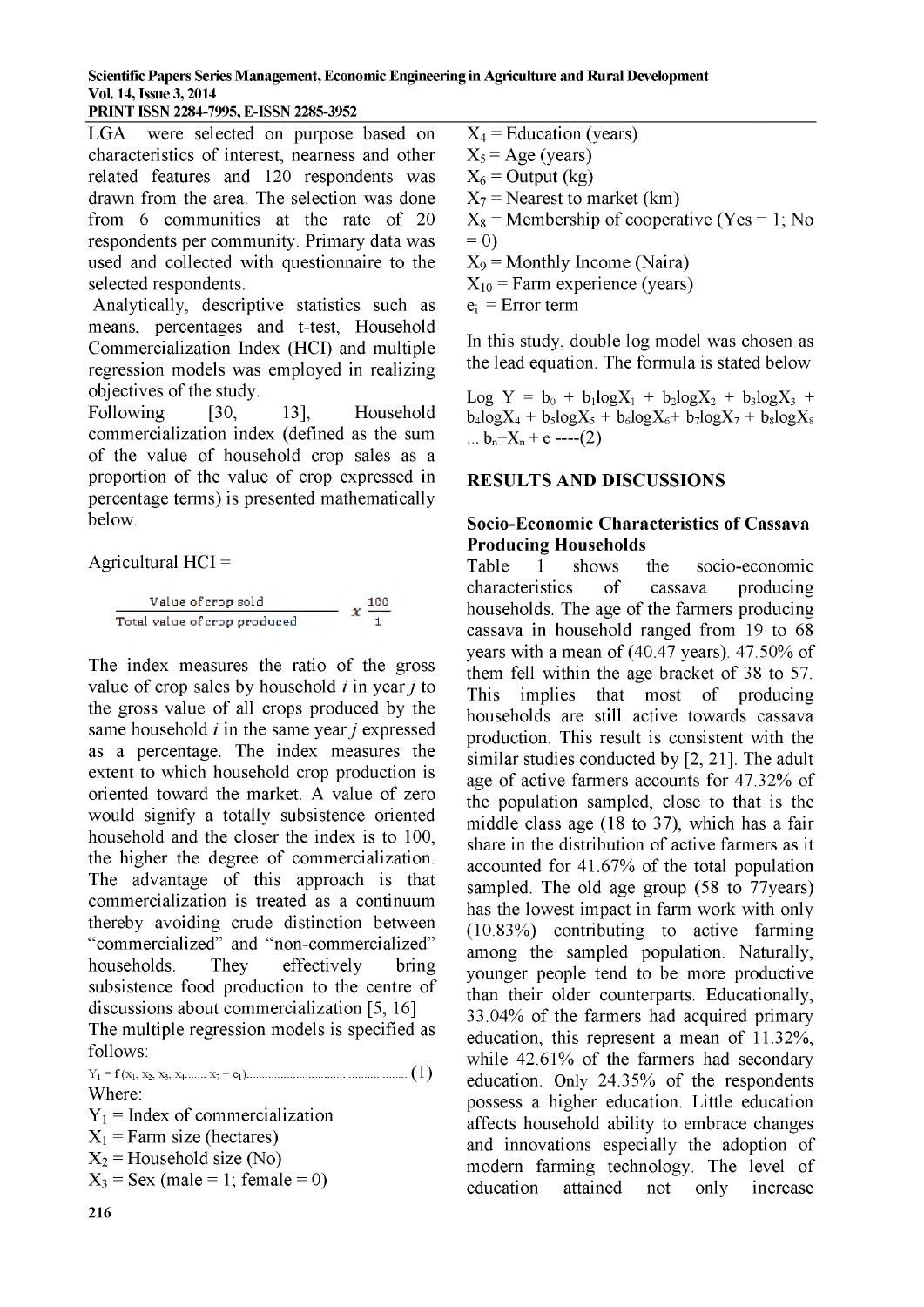**PRINT ISSN 2284-7995, E-ISSN 2285-3952\_\_\_\_\_\_\_\_\_\_\_**

**productivity but also enhances the ability to understand and adopt new methods of operations [3]. By implication, the study shows fairly high literacy level. The number of year spent in farming (farming experience) gives an indication that the cassava farmers in the area have practical knowledge about farming. Although majority of the farmers are new entrants, the mean farming experience of the farmers 14.90. This implies that they are fairly experienced in cassava production. This result is consistent with [31], who had a similar outcome in their study on Cocoyam production. The dominant household size category ranged from 2-5 persons and represented by an overwhelming percentage of 60%. This gave a mean of approximately 6 persons per household. It implies that cassava farmers in the area have fairly large household size. This is not surprising because large family sizes are common in rural areas in Nigeria.**

Table 1.D istribution of the socio-economic profile of the households

| Variables                  |                  |            |
|----------------------------|------------------|------------|
| Age                        | <b>Frequency</b> | Percentage |
| 18-37                      | 50               | 41.67      |
| 38-57                      | 57               | 47.50      |
| 58-77                      | 13               | 10.83      |
| Total                      | 120              | 100        |
| Mean                       |                  |            |
|                            | 40.4667          |            |
| Education                  |                  |            |
| $1-6$ (primary)            | 38               | 33.04      |
| 7-12 (secondary)           | 49               | 42.61      |
| 13-18 (tertiary)           | 28               | 24.35      |
| Total                      | 115              | 100        |
| Mean                       | 11.3220          |            |
| Farming Experience         |                  |            |
| 5-20 (new entrant)         | 108              | 90         |
| 21-36 (semi-experience)    | 7                | 5.83       |
| 37-52 (highly experienced) | 5                | 4.17       |
| Total                      | 120              | 100        |
| Mean                       | 14.900           |            |
| Households size            |                  |            |
| $2 - 5$                    | 72               | 60         |
| 6-9                        | 47               | 39.17      |
| $10 - 13$                  | 1                | 0.83       |
| Total                      | 120              | 100        |
| Mean                       | 5.553            |            |

Source: Field Survey (2014)

#### **Determination and Analysis of Commercialization Index among Households**

**Commercialization index were used to ascertain the determination and the analysis of commercialization among households using**

**the formulae as stated below**

Agricultural commercialization Index =<br> $x \xrightarrow{100} x \xrightarrow{100} x$ value of crop sold

*total value of crop produced* **1**

**Only very few Cassava producing households (1.67%) have very high commercialization orientation.**

| Table 2. Level of Commercialization among households |  |
|------------------------------------------------------|--|
|                                                      |  |

| <b>Level of</b>                  | Percentage<br>Frequency |       |
|----------------------------------|-------------------------|-------|
| commercialization                |                         |       |
| $2 - 20$                         | 19                      | 15.83 |
| 21-39                            | 99                      | 82.5  |
| 40-58                            | 2                       | 1.67  |
| Mean                             | 28.2327                 |       |
| Total                            | 120                     | 100   |
| Source: Field Survey Data (2014) |                         |       |

1a (2014)

**This commercialization level can be adjudged low given the fact that Nigeria remains the largest producer of cassava and Abia state belongs to the South east zone that contributes about 20% to the national basket. According to Cassava Master Plan (2006), the Nigerian Cassava belt is composed of the North Central Zone ( Benue, Nasarawa, Plateau, Niger, Kogi, Taraba and kwara States) which produces the largest quantity (about 29%) followed by the South South States (24%), South east (20%), South west (20%) while North east and North west contributed 7%.**

#### **Factors that Influence Commercialization among Producing Households**

**The result of the multiple regression models to investigate the extent of variations contributed by these variables is presented in table 3. Double log functional form was chosen as the lead equation, since it had the** highest value of  $R^2$  of 0.72. This implies that **72% of the observed variations in the household cassava commercialized were explained by the included variables. Also, the F ratio (67.00) was significant at 1% indicating regression of best fit.**

**The coefficients of the following variables: sex, marital status, membership of cooperatives, farm size and nearness to market were found to be negatively signed and significant at various confidence levels. This suggests that an increase in these variables will lead to a decrease in the**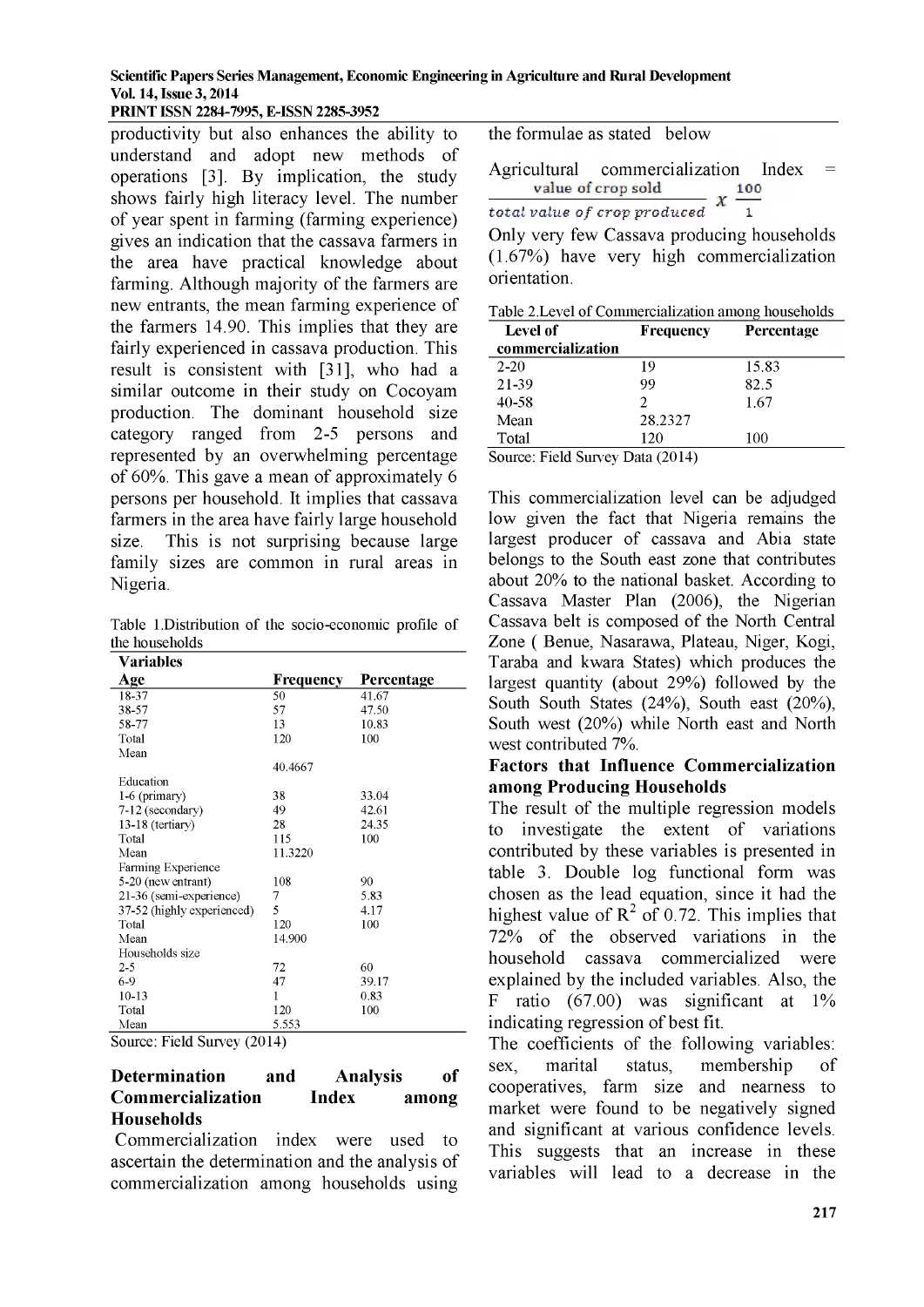**PRINT ISSN 2284-7995, E-ISSN 2285-3952**

**productive capacity of cassava producing households, which affects commercialization orientation and market participation in the study area. The negative Size of land is in line with the findings of [18, 17], which had the same outcome. However, this result contradicts [26, 5, 27]. For instance, it is expected that increased area cultivated would have been associated with gross output, so the sign of the coefficient for land would have been positive.**

| Table 3. Determinants |        | of           |          | Agricultural |
|-----------------------|--------|--------------|----------|--------------|
| Commercialization     |        |              |          |              |
| Variables             | Linear | $+$ Doubling | Semi-log | Exponential  |

| v aliaolos     |             | <i>D</i> ouonng | <b>DULLE</b> IVE | <b>LAPOTIOIHAI</b> |
|----------------|-------------|-----------------|------------------|--------------------|
|                |             | log             |                  |                    |
| Constant       | 32.393***   | $2.814**$       | $-29.235$        | $3.600***$         |
|                | (4.278)     | (3.081)         | (.0.631)         | (23.427)           |
| Sex            | $-0.939$    | $-0.385***$     | $-0.246$         | $-0.063$           |
|                | $(-0.345)$  | $(-4.583)$      | $(-0.058)$       | $(-1.137)$         |
| Age            | 0.086       | 0.204           | 13.767           | 0.002              |
|                | (0.570)     | (1.139)         | (1.514)          | (0.531)            |
| Marital        | 3.165*      | $-0.195*$       | 10.010*          | $0.066*$           |
| status         |             |                 |                  |                    |
|                | (2.025)     | $(-2.127)$      | (2.154)          | (2.094)            |
| Education      | 0.458       | 0.090           | 8.940*           | 0.066              |
|                | (1.384)     | (0.889)         | (1.733)          | (0.869)            |
| Membership     | $-3.727$    | $-0.223*$       | $-5.887$         | $-0.150*$          |
| of             |             |                 |                  |                    |
| cooperative    |             |                 |                  |                    |
|                | $(-1.175)$  | $(-2.588)$      | $(-1.345)$       | $(-2.338)$         |
| Experience     | $-0.162$    | $0.754***$      | $-9.680*$        | 0.001              |
|                | (0.726)     | (6.732)         | $(-1710)$        | (0.259)            |
| Household      | $-0.884$    | $-0.225$        | 3.369**          | $-0.053**$         |
| size           |             |                 |                  |                    |
|                | $(-0.963)$  | $(-1.395)$      | (3.803)          | $(-2.834)$         |
| Income         | 1.622E-6    | $-0.015$        | 3.098***         | $0.023*$           |
|                | (0.170)     | $(-0.274)$      | (5.533)          | (2.318)            |
| Nearness<br>to | $-0.677***$ | $-0.217***$     | 0.658            | 0.001              |
| market         |             |                 |                  |                    |
|                | $(-4.702)$  | $(-3.875)$      | (0.234)          | $(-0.379)$         |
| Farm size      | $-0.442$    | $-0.654***$     | $-3.547$         | 0.004              |
|                | $(-0.423)$  | $(-4.139)$      | $(-0.442)$       | $(-0.174)$         |
| of<br>Value    | 1.240E-8    | $0.043*$        | 0.115            | 5.457              |
| output         |             |                 |                  |                    |
|                | (0.005)     | (1.697)         | (0.089)          | (1.089)            |
| $R^2$          | 0.683       | 0.719           | 0.442            | 0.450              |
| F-Ratio        | 2.979       | 67.000***       | 8.196***         | 1.625*             |

Source: computed from field survey data (2014)

\*\*\*, \*\*, \* = significant at  $1\%$ ,  $5\%$  and  $1\%$  probability level

**Land size (farm size) indicates the potential to produce surplus for the market [19]. Also, membership of associations and groups possess the potentials of increased access to information important to production and marketing decisions [5]. However, value of output and experience are positively signed and significant at 10% and 1% probable level respectively. This implies that any increase in these two variables will lead to a corresponding increase in cassava production and subsequently greater income for the 218**

**cassava households. This result is in line with** *a priori* **expectation and in line with the results posted by [4].**

#### **CONCLUSIONS**

**Having assessed the factor affecting commercialization among cassava producing households, it is glaring that on the average, cassava producing farmers lacks the required inputs necessary for increase cassava production and commercialization. This is because; rural cassava producing farmers are subsistence farmer, in order words their products are consumed most by their households. The result indicates that only less than 2% of the farmers are highly commercialized, which exposes to level of farming practice in the study. Therefore, in order to sustain and improve the productivity among farming household, the need to review land tenure policy issues, labour and capital cannot be over emphasized. For instance, most of the productive agricultural areas in Nigeria are under cultivation. Developing strategies to increase the value of agricultural production per unit of land is a top priority. On a general level, this study recommends support policies for farmers in the rural areas; linkages between farm households and the markets; increase access and exchange of information on markets. From evidence, women are much more involved in cassava production than their male counterparts. Therefore, men should also be encouraged to be involved in order to ensure greater productivity.**

#### **REFERENCES**

[1]Abia State Government (ABSG), 1992, Abia

in Brief. Published by the Abia State Government Press, Government House, Umuahia. Pp.  $1 - 3$ .

[2]Afolabi, J. A., 2009, An Assessment of Garri

Marketing in South Western Nigeria. Journal of Social Science 21(1) 33-38

 $[3]$ Agwu, A. E., Dimalu, M. U., Madukwe, M. C., 2008, Innovation System Approaches to Agricultural Development: Policy Implementation for Agricultural Extension Delivery in Nigeria, African Journal of Biotechnology, 7(ii)

[4]Agwu, N.M., 2009, Determinants of profitability among plantain marketers in Abia State, Nigeria. The Nigerian Journal of Development Studies,  $7(1)$ : 49-58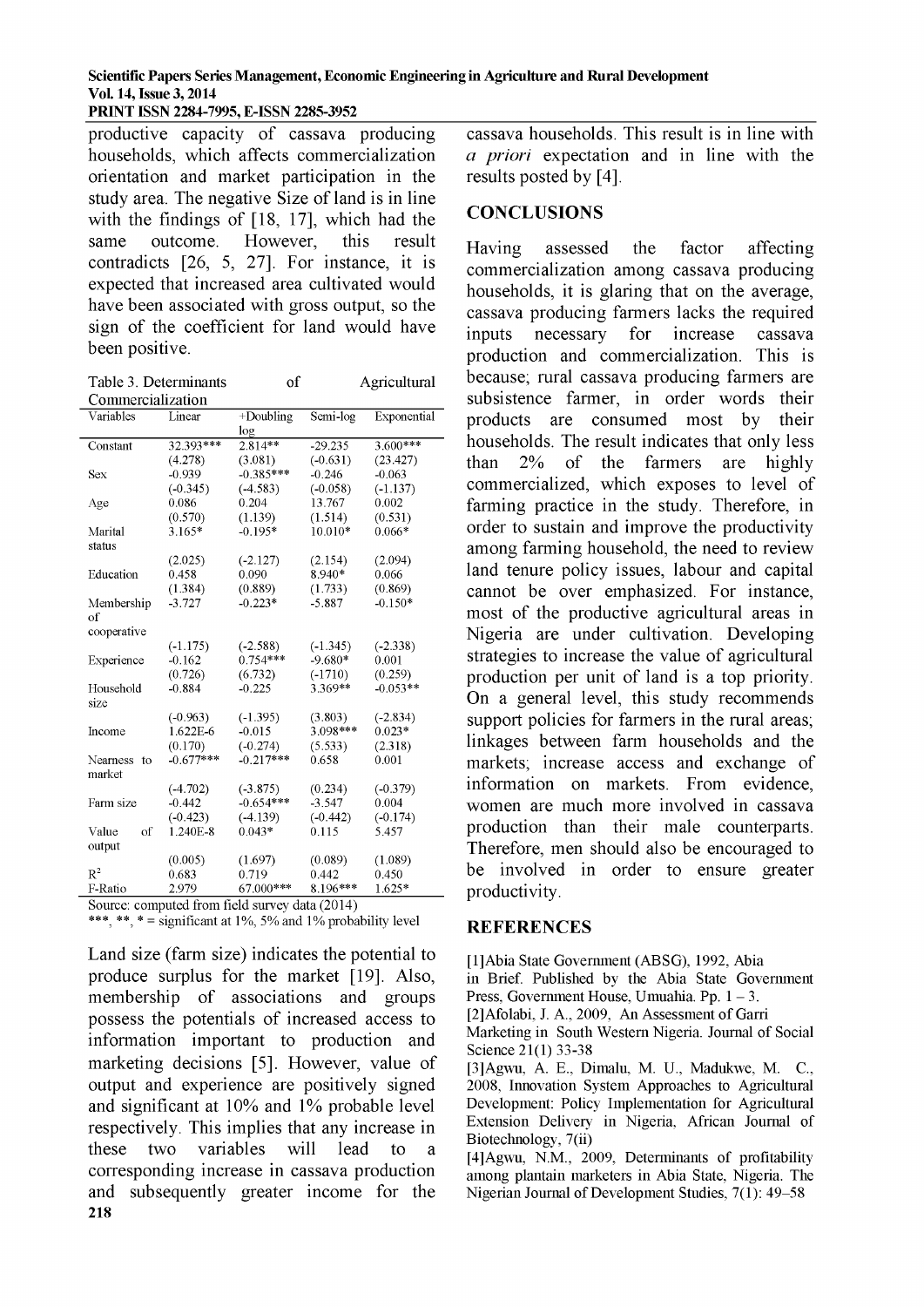#### **PRINT ISSN 2284-7995, E-ISSN 2285-3952\_\_\_\_\_\_\_\_\_\_\_**

[5]Agwu, N. M., Anyanwu, C. I., Mendie, E. I., 2013, Socio-Economic Determiants of Commercialization among Smallholder Farmers in Abia State, Nigeria. Greener Journal of Agricultural Science, 2(8)392-397

[6]Bamidele, F. S., Babatunde, R.O. and Ajao R., 2008, Productivity Analysis of Cassava-Based Production Systems in the Guinea Savannah: Case Study of Kwara State, Nigeria. American-Eurasian Journal of Scientific Research 3 (1): 33-39, 2008

[7]Cassava Master Plan, 2006, A strategic Action

Plan for the development of the Nigerian Cassava industry, Prepared By The United Nations Industrial Development Organization In Cooperation With The Ministry Of Trade And Industry And The Presidential Initiative On Cassava

[8]Ezebuiro, N. O., Chukwo, G. O., Okoye, B. C., Oboajgjs, I. C., 2008, Policy Issue and Adoption of Improved Cassava Varieties. Gender Consideration in Umuahia Zone of Abia State, pp. 1056-1059

[9]Ezedinma C.I., Kormawa, P., Adekunle, A., Okechukwu, R., 2002, Linking producers to the market: the RUSEP Approach. Paper presented at the international workshop on cassava competitiveness in Nigeria, November 18-22, 2002, IITA, Ibandan.

[10]FA0 (Food and Agricultural Organisation), 2000, The State of Food Insecurity inThe World. Food and Agricultural Organisation of the United Nations.

[11] FAO (Food and Agricultural Organisation), 2011, *A* Cassava Industrial Revolution in Nigeria[.www.fao.org/doerep/007/y5548e/y5548e0b.ht](http://www.fao.org/doerep/007/y5548e/y5548e0b.ht)  m (Accessed on January 8, 2014)

[12]Federal Ministry of Agriculture and Rural Development (FMARD), 2006, National Programme for Food Security, Expansion Phase Project 2006 (2010) (Main Report)

[13]Govereh, J., Jayne, T.S., Nyoro, J., 1999, *Smallholder Commercialization, Interlinked Markets and Food Crop Productivity: Cross Country Evidence in Eastern and Southern Africa,* the Department of Agricultural Economics and the Department of Economics, Michigan State University, June 1999. Available on:

[www.aec.msu.edu/fs2/ag\\_transformation/atw\\_govereh](http://www.aec.msu.edu/fs2/ag_transformation/atw_govereh). PDF, [Accessed on 20.09.12]

[14]International Institute for Tropical Agriculture (IITA), 2009, Yam production in Africa. International Institute of Tropical 1Agriculture (IITA), Nigeria. Available from the state of  $\sim$  from the state of  $\sim$  from the state of  $\sim$  from the state of  $\sim$  from the state of  $\sim$  from the state of  $\sim$  from the state of  $\sim$  from the state of  $\sim$  from the state of  $\sim$  from

[http://www.iita.org/cms/details/yam\\_project\\_details.as](http://www.iita.org/cms/details/yam_project_details.as)  px?zoneid=63&articleid=268. (Accessed on April 2009)

[15]Immink MDC., Alarcon JA., 1993, Household income, food availability, and commercial Crop Production by Smallholder Farmers in the Western Highlands of Guatemala. Economic Development and Cultural Change 41(2):319-342.

[16] Jaleta, M., Gebremedhin, B., Hoekstra, D., 2009, *Smallholder Commercialization: Processes, Determinants and Impact*. Discussion Paper No. 18. Improving Productivity and Market Success (IPMS) of Ethiopian Farmers Project, ILKRI, Nairobi, Kenya. 55pp

[17]Mwakalobo, A. B. S., 2000, Resource Productivity and Allocation Efficiency in Smallerholder Coffee Farmers in Rugwe District, Tanzanian. Paper Published in the AGREST Conference proceeding series volume 4.

[18]Onoja, A. O., Ibrahim, M. K., Achike, A. I.,

2010, Econometric Analysis Of Credit And Farm Resource Technical Efficiencies' Determinants In Cassava Farms In Kogi State, Nigeria: ADiagnostic And Stochastic Frontier Aproach.

[19] Martey, E, Hassan, R. M. A., Kuwornu, J. K.

M., 2012, Commercialization of Smallholder Agriculture in Ghana: A Tobit regression analysis. African Journal of Agricultural Research Vol. 7(14), pp. 2131-2141, 12 April, 2012 Available online at

[http://www.academicjournals.org/AJAR D](http://www.academicjournals.org/AJAR)OI: 10.5897/AJAR11.1743

[20]National Population Commission (NPC), 2007, Details of the breakdown of the National and State Provincial Population Totals 2006 Census. National Population Commission, Federal Republic of Nigeria Official Gazette  $24(94):1 - 26$ 

[21]Nto, P. O. O., Ekeagwu, I. C., Azubuike, I.,

2013, Evaluation of Risk Management Strategies Among Garri Producers in Abia State, Nigeria. The Nigerian Agricultural Journal 44(1&2): 164-175

[22]Nwajiuba, C.U., 2013, Nigeria's Agriculture

and Food Security Challenges. Accessed from [www.ng.boell.org/...agriculture\\_-](http://www.ng.boell.org/...agriculture_-green_deal_nigeria_study.pdf)

[green\\_deal\\_nigeria\\_study.pdf](http://www.ng.boell.org/...agriculture_-green_deal_nigeria_study.pdf)

[23]Nweke, F., Haggblade, S., Zulu, B., 2004,

Building On Successes In African

Agriculture: Recent Growth in African Cassava. International Food Policy Research Institute [www.ifpri.org](http://www.ifpri.org/)

[24]Olomola, A. S., 2007, "Strategies for Managing the Opportunities and Challenges of the Current Agricultural Commodity Booms in SSA" In Seminar Paper on Managing Commodity Booms in Sub-Saharan Africa: A Publication of the AERC Senior Policy Seminar IX: African Economic Research Consortium (AERC) Nariaobi, Kenya

[25]Omonona, B. T., 2009, Efficiency of resource

- use in cassava production in Kogi State, Nigeria: implications for food security and environmental degradation. Retrieved on 27th April, 2009 from [http://www.cababstractsplus.org/abstracts/SearchResults.](http://www.cababstractsplus.org/abstracts/SearchResults)

[26]Olwande, J., Mathenge, M., 2010, Market Participation among the Poor Rural Households in Kenya. Tegemeo Institute of Agricultural Policy and Development.

[27]Omiti J. M., 2009, Factors Affecting the Intensity of Market Participation by Smallholder Farmers: A Case Study of Rural and Peri-urban Areas of Kenya. African Journal of Agricultural and Resource Economics 3(1):57-82

[28]Rahut, D.B., Castellanos, I.V., Sahoo, P., 2010,